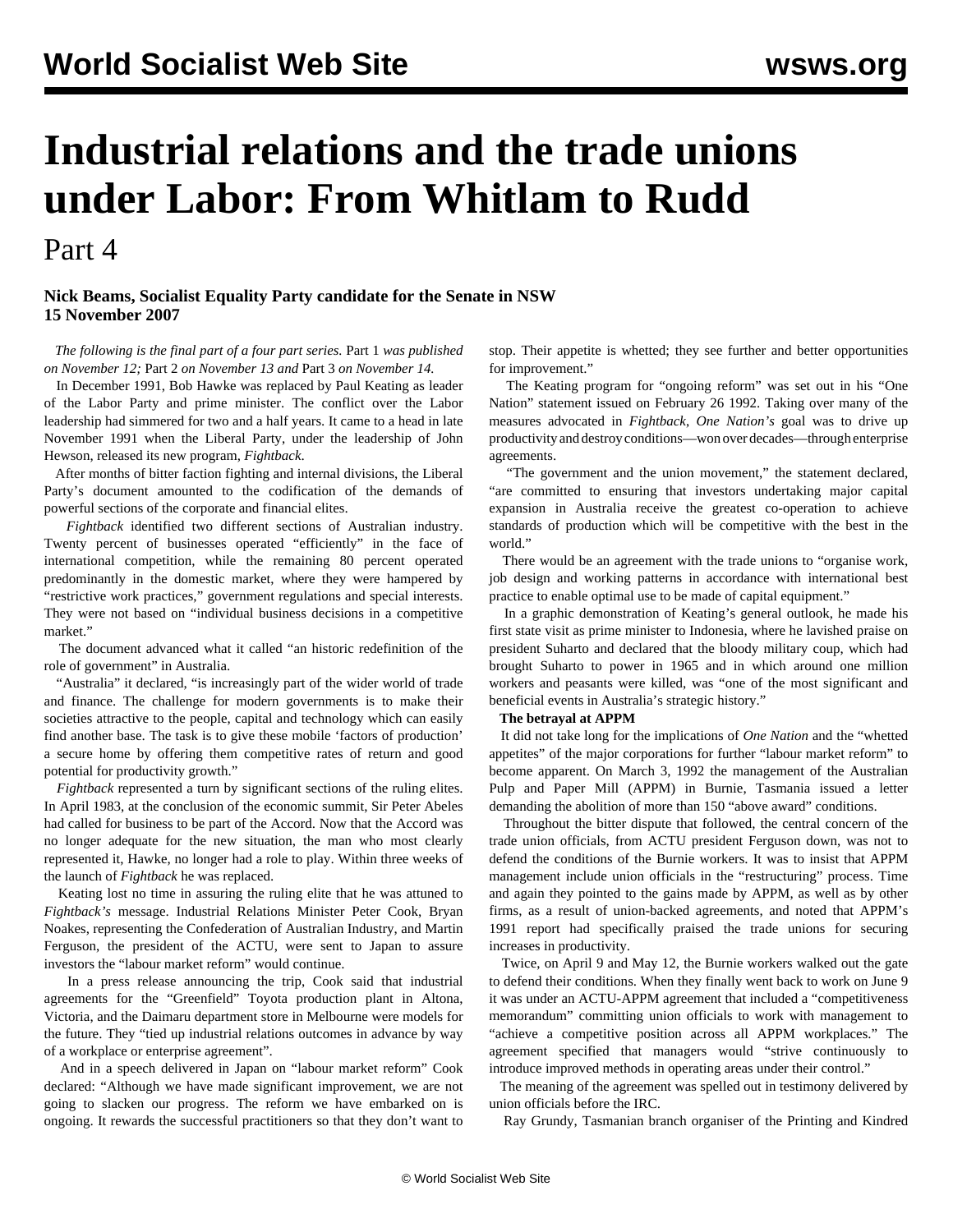Industries Union, told the IRC that the union leaders did not object to the company's changes, only that they were being carried out without their involvement.

 "Look, we're saying it's the way it's being done—not through a consultative process. It would be a lot better for the company to undergo a consultative process.... We don't think it should impede the company's efficiency. We've turned about 360 degrees in the last few years. We've been educated by our federal officials and the ACTU. Australia has to become more competitive."

 ACTU industrial officer Bill Richardson told the IRC that the unions had at no stage disputed the company's need for efficiency. "Our argument is that it will run its business more efficiently if it consults with its employees through their unions."

 Richardson later explained precisely what that meant, given the company was competing with paper produced in Indonesian mills, with conditions set by the Suharto regime.

 "You would set as a benchmark an Indonesian price," he told John Guest, an APPM manager, during an IRC hearing, "and engage your employees and unions in agreed activity to get down to that price. Not a general sort of 'We are not doing too well, we have got a lot of competition'. A specific exercise."

 Summing up the union submission to the IRC, Richardson declared: "It is public knowledge that when the ACTU signed the Accord with the Labor government, it in fact abandoned decades of history when the union movement traditionally did not concern itself with the creation of wealth, but merely fighting over its distribution."

 The union officials claimed the return to work that they secured on June 9 was a "victory." And from their standpoint it was. The company had agreed that their services would be retained. But for the workers it was a defeat.

 The trade union bureaucracy carried out more than a betrayal. Its conduct was that of an apparatus whose material interests no longer rested in any way on the social interests of the working class: Quite the reverse. Under the new conditions of global production and competition, the union leadership sought to offer its services to management on the basis that it could secure the increases in productivity demanded by the international market.

 Among the ranks of workers, there was bitterness over the role of the ACTU. But its services were well appreciated in other quarters.

 In an editorial calling for an end to centralised wage fixing, and its replacement by enterprise bargaining, the *Australian Financial Review* cautioned Liberal leader John Hewson and his industrial relations spokesman, John Howard, against "pulling out the props under union structures." The Accord had provided "more benefits than drawbacks" and it had ensured that union officials were "now more capable and more willing to get on with the task of encouraging and cajoling organised labour to be far more responsible to deregulated product markets and an increasingly outward looking and unprotected economy."

#### **Keating's Industrial Relations Act**

 The arguments advanced by the ACTU and union officials during the APPM dispute were to become central throughout the latter period of the Keating government. And they continued under the Howard government.

 In every industrial conflict, the interest of the workers and the union bureaucracy diverged. Workers were concerned with resisting the changes being demanded by management. But the union leaders' preoccupation was to ensure they had a role in imposing them. Only when employers sought to dispense with the unions' services altogether, and to impose enterprise bargains and individual contracts without their involvement, did the two parties come into conflict.

 Keating took the first steps to implement his new agenda following the re-election of the Labor government in the March 1993 election. On April 21, 1993 he addressed the Institute of Company Directors and outlined his

plans.

 "Let me describe the model of industrial relations we are working towards. It is a model which places primary emphasis on bargaining at the workplace level within a framework of minimum standards.... Over time the safety net would inevitably become simpler. We would have fewer awards, with fewer clauses ... We need to find a way of extending the coverage of agreements from being add-ons to awards ... to being full substitutes for awards."

 This brought objections from the ACTU because the Keating "model" signified a progressive reduction in its role. Despite this opposition, the Keating government's Industrial Relations Act set out a decisive shift. It declared that the primary object of the Act was: "Encouraging and facilitating the making of agreements, between the parties involved in industrial relations, to determine matters pertaining to the relationship between employers and employees, particularly at the enterprise or workplace level."

 The new legislation set out two types of agreement. "Certified agreements" involved employees who were involved in a dispute under a federal or state award and required union agreement. This was largely a codification of existing practice. But the legislation also opened up a second avenue—the making of "enterprise flexibility agreements." This enabled employers to override the award system and establish new agreements without trade union involvement.

 By early 1996, the anger and resentment that had built up over the previous decade towards the Labor government exploded in the form of an historic electoral defeat for Keating's government. The March 1996 elections saw the biggest swing against Labor in working class electorates in history—and a historic rupture between large sections of the working class and the Labor Party. The movement against Labor was most marked among young families and youth who either voted directly against Labor, did not vote at all or cast an informal ballot.

 The betrayals of the working class by Labor allowed John Howard—previously despised among workers as a "free market" economic conservative—to make a direct appeal in the course of the election campaign to those ordinary "battlers" who had been abandoned by Hawke and Keating.

 Many older workers, however—those who had played a role in the mass trade union struggles of the 1960s—entertained the hope that with the ousting of the Labor government and the ending of the Accord the unions might take up a struggle against the Liberals. Such hopes were quickly dashed.

#### **The trade unions under Howard**

 In August 1996 an angry demonstration against the Howard government's first budget, which contained huge expenditure cuts, resulted in the storming of Parliament House. The entire union leadership joined the government, the mass media, the Labor politicians and police in launching a witchhunt of the workers and youth involved, depicting them as a tiny minority of "extremists and "thugs". Union officials even collaborated with the Australian Federal Police in the victimisation of their own members.

 The immediate cause of the conflict was a violent police assault on Aboriginal marchers entering the parliamentary forecourt. This was followed by a baton attack on Aboriginal women and others by police in riot gear. The union bureaucrats' decision to line up with the police and the Howard government was aimed at sending a clear message: they would work to suppress any independent movement of the working class under Howard just as they had done under Labor.

 Less than two years later that commitment was put into practice in the infamous waterfront dispute.

 The waterfront conflict erupted in the middle of the night of April 7, 1998 when an army of black-hooded armed security guards accompanied by attack dogs swept through the terminals of Patrick Stevedoring, the